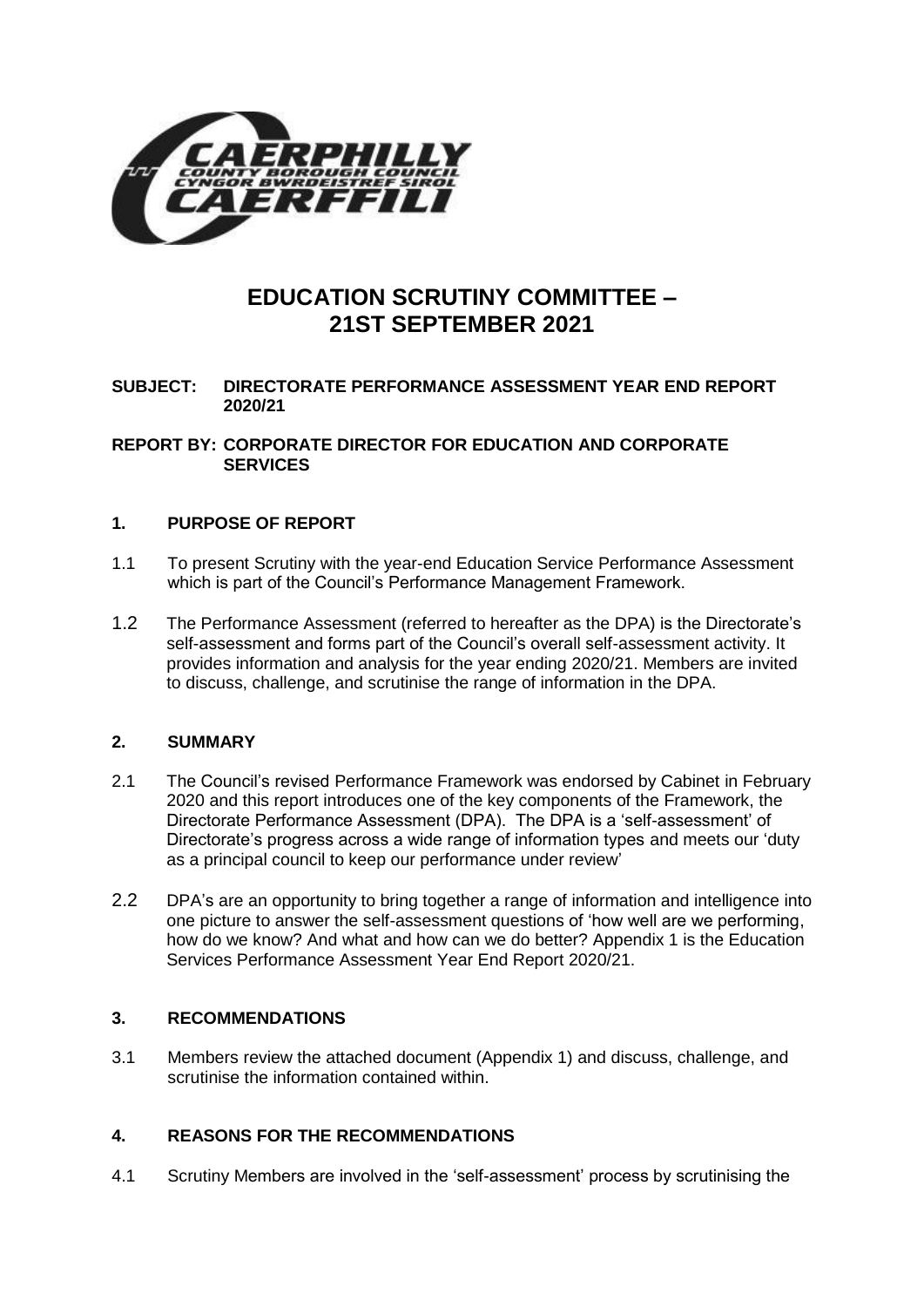information within the Directorate Performance Assessment. This also supports the principles within the new section (Part 6, Chapter 1) of the Local Government and Elections (Wales) Act which provides for a new performance and governance regime for principal councils.

# **5. THE REPORT**

- 5.1 The Performance Framework has been developed to meet several strategic and operational needs as well as to meet the legislation and further the Council's desire to be a high performing learning organisation focused on meeting the needs of its residents. The framework was piloted in 2019 and endorsed by Cabinet February 2020 and now is reported as a regular part of scrutiny committees. This report introduces and shares the Education dashboard (the DPA) for the year end 2020/21.
- 5.2 The spirit of the DPA (appendix 1) is about providing learning. The DPA is less about performance and targets (though they have their place) and is more so to provide a wider picture of performance that will support reflective and challenging conversations and scrutiny that will ultimately lead to learning and further improvement.

#### 5.3 **Conclusion**

This DPA covers the period April 2020 to March 2021 which of course includes the response to the initial lockdown in late March 2021; the return to school in September 2020; the local lockdown that was introduced in Caerphilly shortly afterwards; the second national lockdown in January 2021, and the return to school with restrictions thereafter.

It is impossible to adequately put in to words the size and scale of the challenges that our schools and LEA staff have faced during that period or to appropriately recognise the level of achievement that has taken place in overcoming every such challenge.

Colleagues from across the service, wider organisation and our school communities have been incredible through extraordinarily challenging times and it is important that this DPA is considered through the lens of these efforts and the wider pandemic response.

#### **6. ASSUMPTIONS**

6.1 There are no assumptions thought to be required within this report.

# **7. SUMMARY OF INTEGRATED IMPACT ASSESSMENT**

7.1 This report is for information only and on this basis an integrated impact assessment is not required.

#### **8. FINANCIAL IMPLICATIONS**

8.1 There are no financial implications within this report, however the DPA (appendix 1)